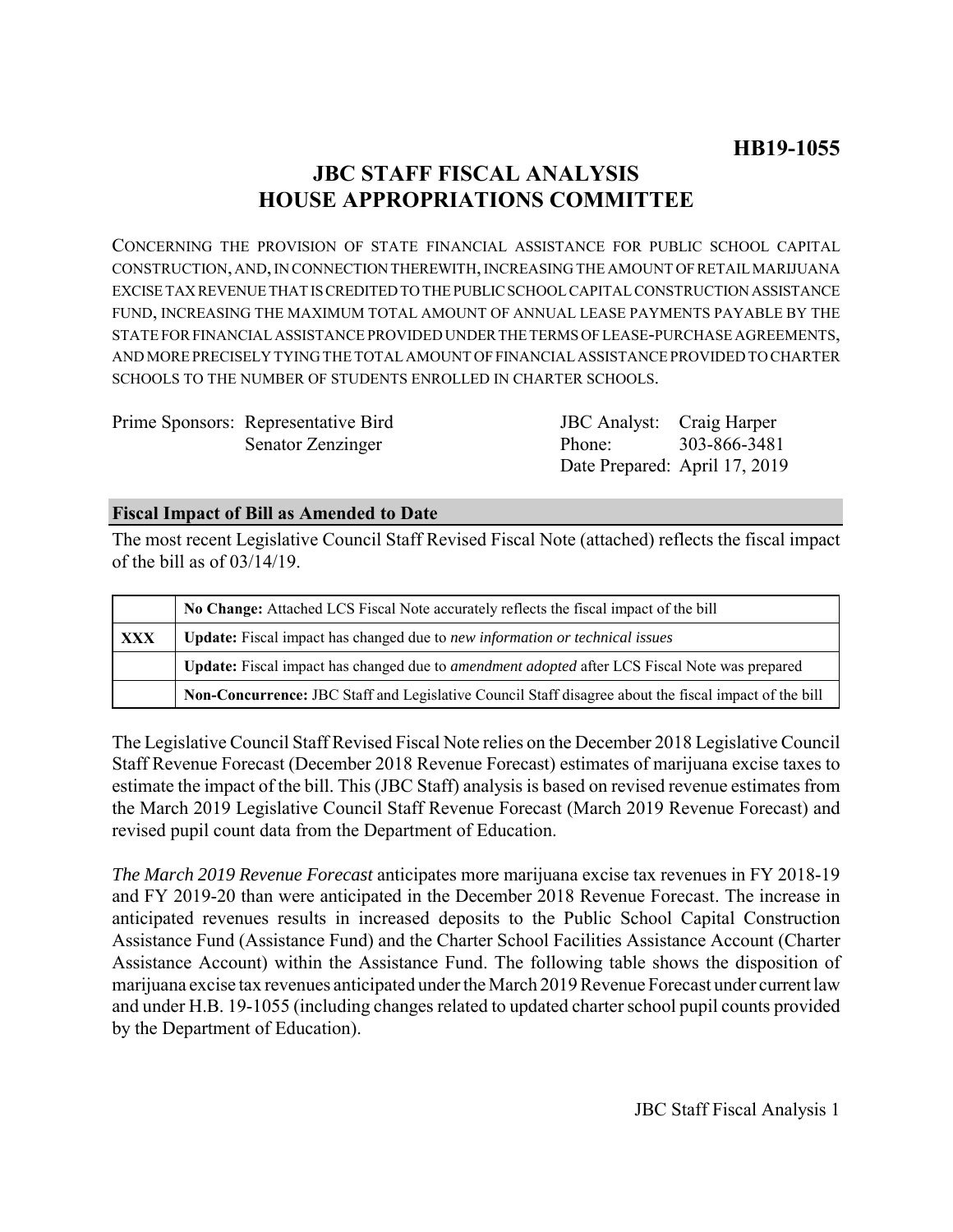# **HB19-1055 JBC Staff Analysis**

| Marijuana Excise Tax Revenues - March 2019 Legislative Council Staff Revenue Forecast                                  |                      |                    |                    |                    |  |
|------------------------------------------------------------------------------------------------------------------------|----------------------|--------------------|--------------------|--------------------|--|
|                                                                                                                        | FY 2017-18<br>Actual | FY 2018-19<br>Est. | FY 2019-20<br>Est. | FY 2020-21<br>Est. |  |
| <b>Current Law</b>                                                                                                     |                      |                    |                    |                    |  |
| Total Marijuana Excise Tax                                                                                             | \$61,161,684         | \$64,338,066       | \$62,517,335       | \$59,364,295       |  |
| Deposit to Assistance Fund (90.0 percent of total<br>starting in FY 2018-19)                                           | 40,000,000           | 57,904,259         | 56,265,602         | 53,427,865         |  |
| Portion credited to the Charter Assistance Account<br>(12.5 percent of deposits to the Assistance Fund)                | 5,000,000            | 7.238.032          | 7.033.200          | 6,678,483          |  |
| Deposit to Permanent Fund                                                                                              | 28,161,684           | 6,433,807          | 6,251,734          | 5,936,429          |  |
| <b>House Bill 19-1055</b>                                                                                              |                      |                    |                    |                    |  |
| Total Marijuana Excise Tax                                                                                             | \$61,161,684         | \$64,338,066       | \$62,517,335       | \$59,364,295       |  |
| Deposit to Assistance Fund (100.0 percent of total<br>starting in FY 2019-20)                                          | 40,000,000           | 57,904,259         | 62,517,335         | 53,427,865         |  |
| Portion credited to the Charter Assistance Account<br>$(12.5$ percent in FY 2018-19 and 13.9 percent in<br>FY 2019-20) | 5,000,000            | 7,238,032          | 8.689.910          | 8,251,367          |  |
| Deposit to Permanent Fund                                                                                              | 28, 161, 684         | 6,433,807          | $\theta$           | $\theta$           |  |

*Pupil Counts:* This analysis also includes revised charter school pupil count data provided by the Department of Education. Current law requires an annual appropriation of \$20.0 million from the State Education Fund for charter school capital construction. As amended by the Education Committee Report (dated February 7, 2019), the bill requires increases to the appropriation from the State Education Fund based on changes in the total statewide funded pupil count in charter schools relative to that count in FY 2017-18. Based on an increase from 112,998.3 funded pupils in charter schools in FY 2017-18 to 116,707.8 in FY 2018-19, this provision requires an appropriation of an additional \$656,559 cash funds from the State Education Fund in FY 2019-20 (adding to the FY 2019-20 Long Bill appropriation of \$20.0 million).

### **Amendments in This Packet for Consideration by Appropriations Committee**

| Amendment | <b>Description</b>                                                      |
|-----------|-------------------------------------------------------------------------|
| J.001     | Staff-prepared appropriation amendment                                  |
| L.007     | Bill Sponsor amendment - changes fiscal impact <i>and</i> appropriation |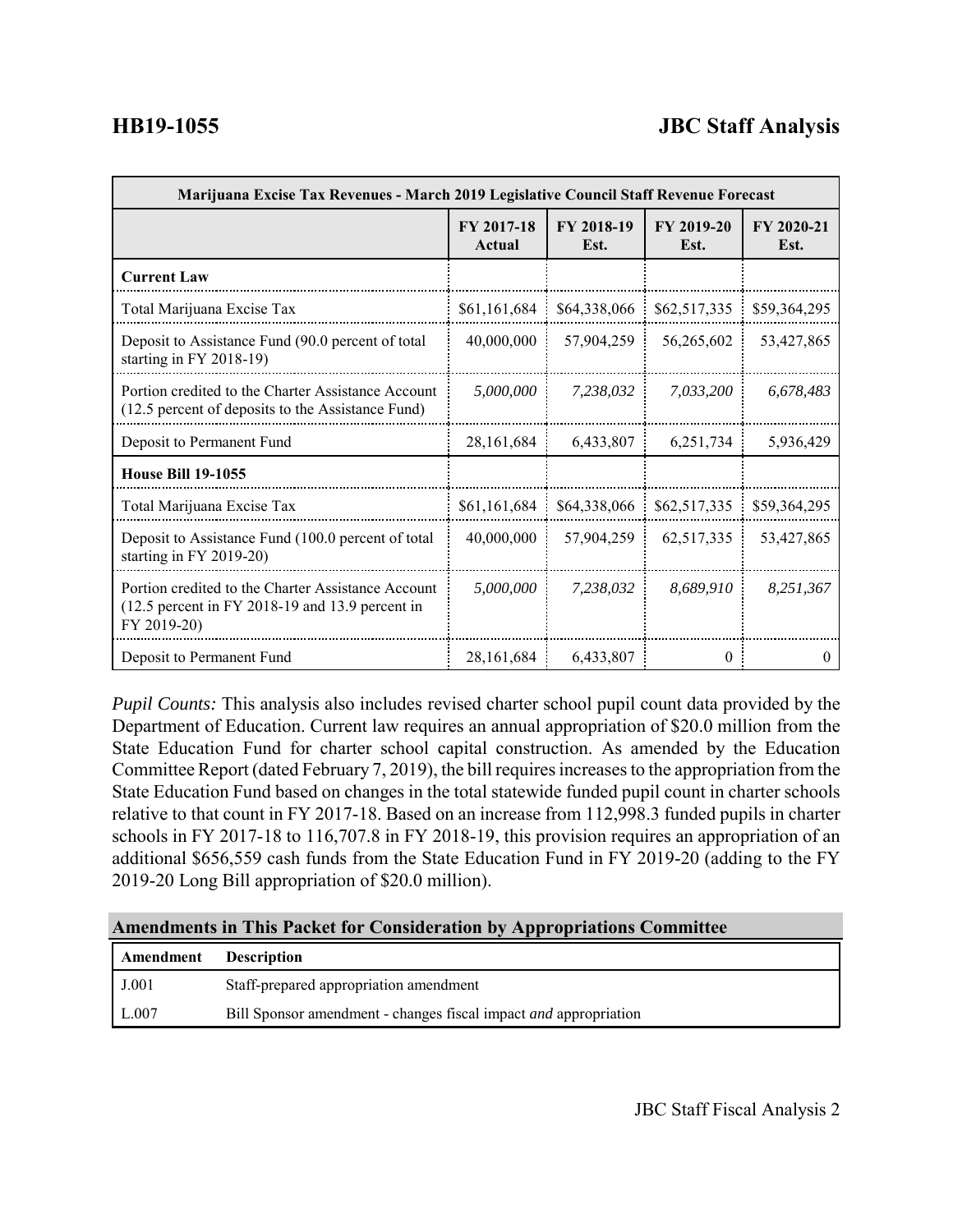# **Current Appropriations Clause in Bill**

The bill requires but does not contain an appropriation clause.

## **Description of Amendments in This Packet**

- **J.001** Staff has prepared amendment **J.001** (attached) to add a provision appropriating a total of \$5,656,559 to the Department of Education for FY 2019-20. The appropriation includes \$5.0 million cash funds from the Public School Capital Construction Assistance Fund for leasepurchase payments under the Building Excellent Schools Today (B.E.S.T.) Program and \$656,559 cash funds from the State Education Fund for State Aid for Charter School Facilities.
- **L.007** Bill Sponsor amendment **L.007** (attached) strikes the Education and Finance committee reports. Thus, the amendment eliminates the continuous appropriation of the Public School Capital Construction Assistance Fund for cash grants in FY 2018-19 and FY 2019-20. In addition to technical changes, amendment L.007 also includes the following provisions (also summarized in the table on the following page):
	- For FY 2018-19, the amendment transfers \$4.25 million from the Public School Capital Construction Assistance Fund to the Charter School Facilities Assistance Account. The amendment includes an associated appropriation of \$4.25 million from the Charter School Facilities Assistance Account to the Department of Education to support State Aid for Charter School Facilities in FY 2018-19.
	- For FY 2019-20, the amendment includes the appropriations from amendment J.001 (discussed above), totaling \$5,656,559 cash funds (including \$5.0 million from the Public School Capital Construction Assistance Fund for B.E.S.T. Program leasepurchase payments and \$656,559 from the State Education Fund for State Aid for Charter School Facilities).
	- For FY 2019-20, the amendment includes an appropriation of \$50.0 million cash funds from the Public School Capital Construction Assistance Fund to the Department of Education for cash grants under the B.E.S.T. Program. Combined with an FY 2019-20 Long Bill appropriation of \$85.0 million for cash grants, the amendment would provide a total of \$135.0 million for cash grants in FY 2019-20. In addition, the amendment specifies that the General Assembly shall appropriate a total of \$160.0 million for B.E.S.T. cash grants in FY 2020-21 (an increase of \$25.0 million above the total appropriation for FY 2019-20 with the amendment).
	- For FY 2019-20, the amendment includes a transfer of \$25.0 million from the Public School Capital Construction Assistance Fund to the Full-day Kindergarten Facility Capital Construction Fund to support formula-based distributions (the amendment also details the formula) for full-day kindergarten implementation grants. The amendment also includes the associated appropriation of \$30.0 million cash funds from the Full-day Kindergarten Facility Capital Construction Fund for FY 2019-20.

# **If the Committee adopts amendment L.007 then it should not adopt amendment J.001.**

JBC Staff Fiscal Analysis 3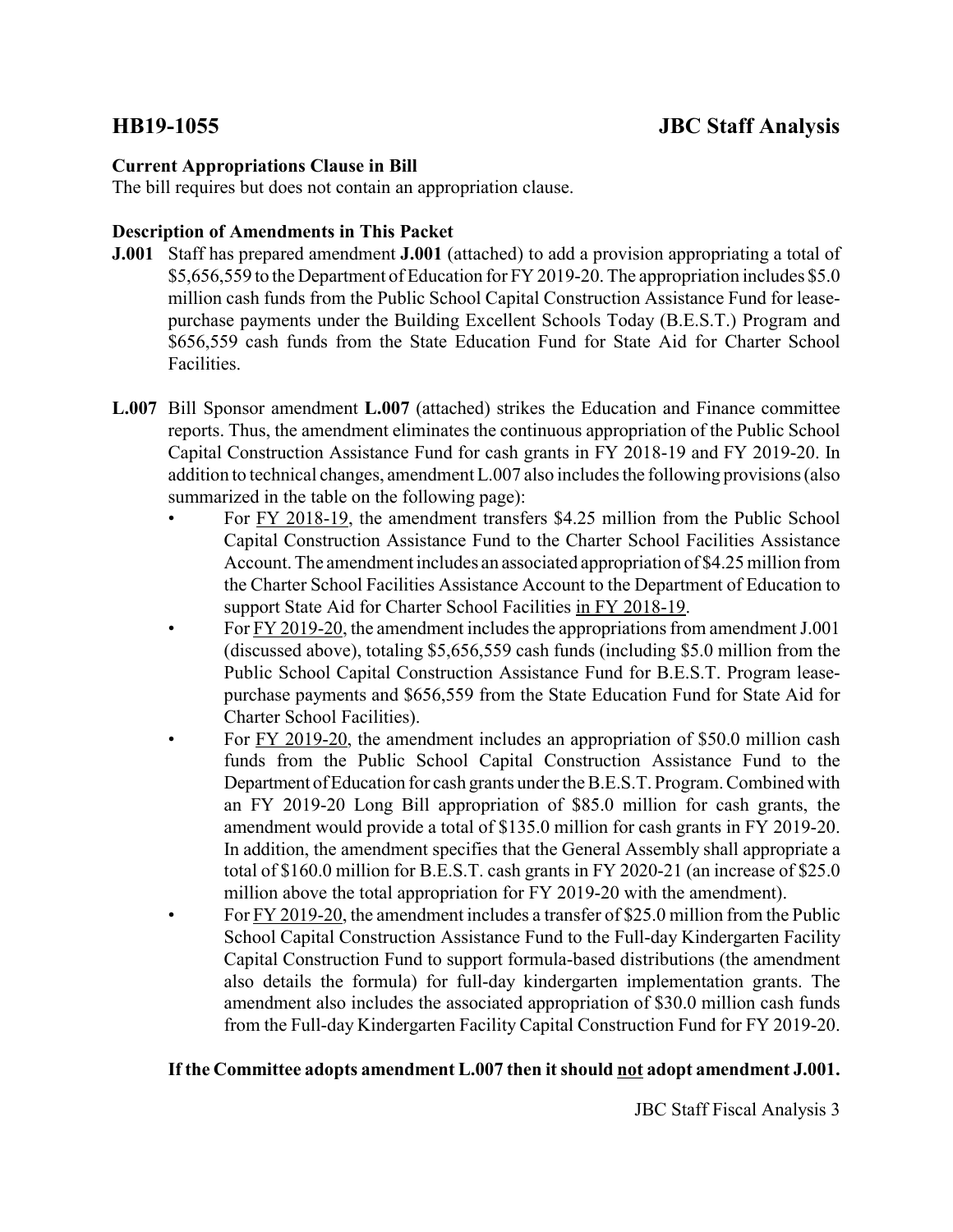# **HB19-1055 JBC Staff Analysis**

| Appropriations in Amendment L.007 to H.B. 19-1055                                                                                                                                                     |                                         |  |  |  |
|-------------------------------------------------------------------------------------------------------------------------------------------------------------------------------------------------------|-----------------------------------------|--|--|--|
| <b>Activity/Cash Fund Source</b>                                                                                                                                                                      | <b>Appropriation in Amendment L.007</b> |  |  |  |
| FY 2018-19 Appropriation Adjustment                                                                                                                                                                   |                                         |  |  |  |
| State Aid for Charter School Facilities (Transferred from<br>Public School Capital Construction Assistance Fund to<br>Charter School Facilities Assistance Account and then<br>appropriated)          | \$4,250,000                             |  |  |  |
| FY 2019-20 Appropriations                                                                                                                                                                             |                                         |  |  |  |
| B.E.S.T. Program - Cash Grants (Public School Capital<br>Construction Assistance Fund)                                                                                                                | \$50,000,000                            |  |  |  |
| Full-day Kindergarten Implementation (Transferred from<br>Public School Capital Construction Assistance Fund to<br>Full-day Kindergarten Facility Capital Construction Fund<br>and then appropriated) | 25,000,000                              |  |  |  |
| B.E.S.T. Program - Lease-purchase Payments (Public<br>School Capital Construction Assistance Fund)                                                                                                    | 5,000,000                               |  |  |  |
| State Aid for Charter School Facilities (State Education<br>Fund)                                                                                                                                     | 656,559                                 |  |  |  |
| <b>Total FY 2019-20 Appropriations</b>                                                                                                                                                                | \$80,656,559                            |  |  |  |

## **Points to Consider**

### *Public School (Permanent) Fund Impact*

Current law credits the greater of \$40.0 million or 90.0 percent of marijuana excise taxes to the Public School Capital Construction Assistance Fund to support the Building Excellent Schools Today (B.E.S.T.) Program and deposits the remaining marijuana excise taxes into the Public School (Permanent) Fund, which then generates interest to support a variety of educational programs. Beginning in FY 2019-20, this bill credits all marijuana excise tax revenues to the Public School Capital Construction Assistance Fund, eliminating transfers to the Permanent Fund. For example, the March 2019 Legislative Council Staff Revenue Forecast anticipates a total of \$62.5 million in marijuana excise tax revenues in FY 2019-20. Current law would credit 90.0 percent of that amount (\$56.3 million) to the Public School Capital Construction Assistance Fund and the remaining \$6.2 million to the Permanent Fund. This bill would credit the entire amount to the Public School Capital Construction Assistance Fund for B.E.S.T. and eliminate the deposit to the Permanent Fund.

# *Revenue Source*

The bill increases the statutory cap on the Department's annual debt service payments for the B.E.S.T. program to \$105.0 million in FY 2019-20 and \$110.0 million in FY 2020-21 and subsequent years. Current law caps the state share of annual lease payments to no more than 50.0 percent of the statutory cap on the *total lease payments* (that is, no more than \$55.0 million of the \$110.0 million limit proposed for FY 2020-21 and beyond). As discussed in the Revised Fiscal Note, the program's primary sources of state revenues are School Trust revenues from State Land Board